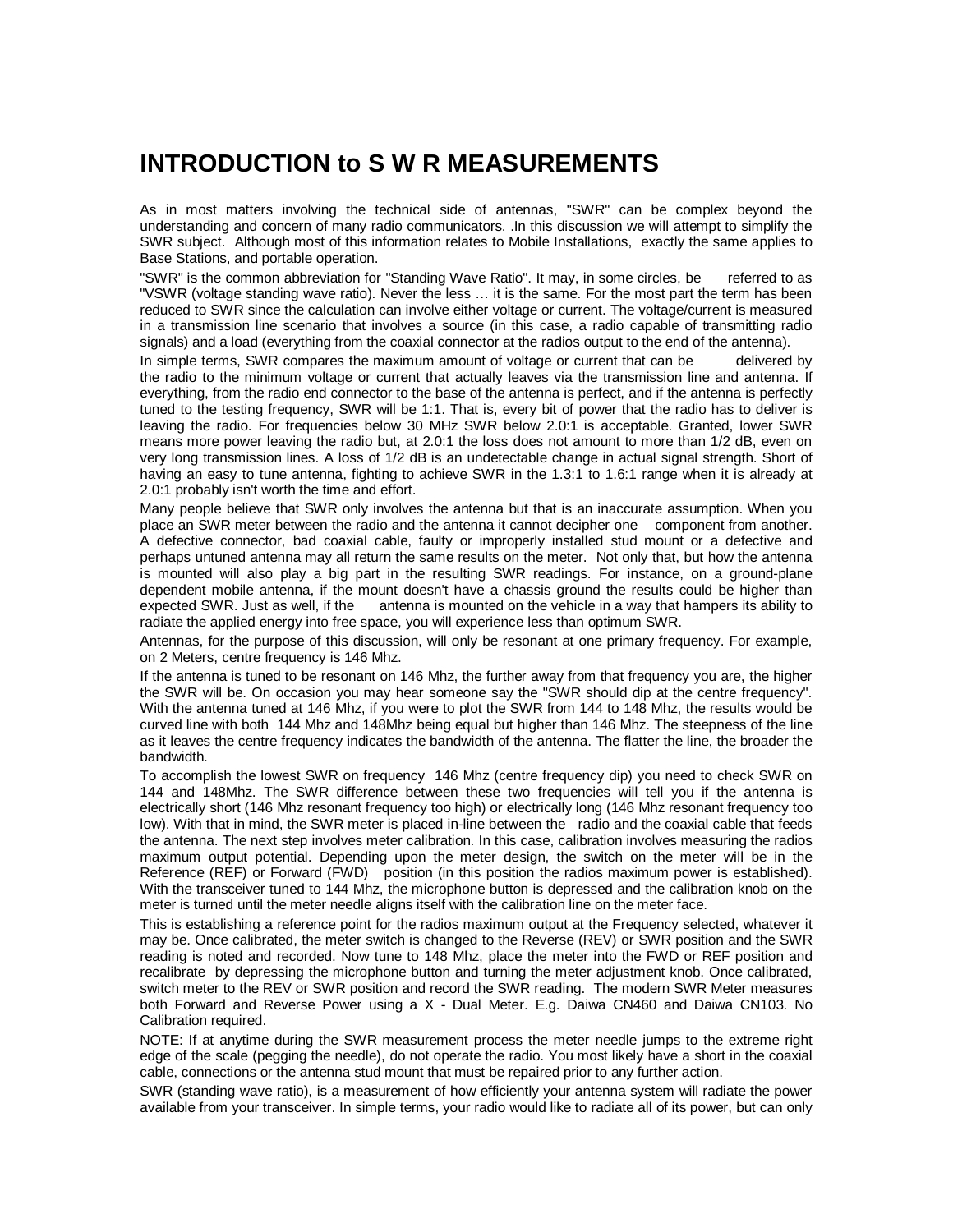do so if the other components co-operate. Bad coax and mounts, or inefficient antennas and ground plane can cause system bottlenecks. The easiest way to understand the concept is to think of it in terms of water flow. That is, if you put a one inch faucet on a two inch pipe, your potential output will be restricted by the one inch outlet. So goes antenna systems. Setting your antennas SWR will reduce the restriction of radiated power.

Mobile antennas can only be made to resonate at one specific frequency. The goal of the antenna manufacturers is to build the antenna to resonate at a frequency in the middle of the available band and make it broad- banded enough to keep the off-frequency related SWR at the two extreme ends of the band below 2.0:1. With added traps a single antenna can be tuned for multiple bands. It should be noted that if you communicate on one or two adjacent frequencies anywhere within the band, you can tune your antenna to achieve optimum performance on those frequencies. Most people, however, prefer to use the entire bandwidth when tuning.

### **THINGS YOU WILL NEED**

- 1. Knowledge of what not to do.
- 2. Properly installed antenna system (mount, coax and antenna) that was designed for the required Frequencies and type of transceiver you will be using and has been tested for shorts and opens in continuity. Note: Many Antenna are DC Grounded so don't assume your antenna is faulty because it shows a short Circuit. And an open Circuit on your Antenna could mean it is Capacitive Coupled.
- 3. Functional Transceiver.
- 4. SWR meter. (See "SWR Meter Hook-Up")
- 5. Short piece of coaxial cable (jumper) with PL-259 connectors on both end.

# **SWR METER HOOK-UP**

The SWR of the antenna, without feedline, can be measured by placing the SWR meter in-line at the antenna instead of at the radio. However, the coax can help or hinder performance. In the end, your SWR should be checked at the radio end because all components will be a part of the final operational system being used.

# **SWR TESTING REMINDERS:**

**1**.Remember to check for continuity, shorts and opens in your coax and mount installation first.

**2**.Take measurements in an open area with the vehicle's doors and hatches closed.

**3.**All measurements should be taken with antenna fully assembled and in its permanent location, unless you plan to use it at multiple locations and or on various vehicles.

### **4.**THE SET UP

**5**.If already connected, disconnect the coaxial cable from the radio. Connect the coax cable that normally connects to the back of the radio to the SWR meter connector marked "Antenna" or "Ant". Now, connect one end of the jumper cable to the back of the radio and the other end to the SWR meter connection marked "Transmitter" or "Xmit". Your SWR meter is now in series (in-line) with your radio and antenna.

Since you've already read the earlier comments, you should now have your vehicle in an open area, with all doors closed. Turn your radio on and tune to lowest Frequency for which you may want to Transmit on. If your radio has side band operation, make sure you are in AM or FM mode before doing SWR tests.

The following assumes that your SWR meter has a standard set of switches, knobs and meters. That is, there will be at least one switch with the marking Forward (FWD) in one position and Reference (REF or SWR) in the other. There will also be a knob or sliding controller marked "Set" or "Adjust". If the common configuration does not match your meter you will need to rely on the meters manual for assistance.

 The new Cross Needle type Meter requires no setting up and/or adjustment. It will simply tell you the Forward Power and Reflected power. Where both needle Cross will indicate the SWR.

With the radio on the lowest Frequency and the SWR meters switch in the Forward (FWD) position, depress the transmit switch (key up) located on the microphone. While holding the unit in this transmit mode, adjust the meter needle to the set position using the Set or Adjust knob on the meter. As soon as the needle is in alignment with the corresponding mark on the meter face, flip the switch to the Reference (REF) position. The meter is now showing your SWR. Note the value and quickly release the microphone switch. Record this reading on your paper to the nearest 1/10th. i.e. 1.8, 2.3, 2.7, 1.4, etc.

Now, switch your radio to the mid Frequency e.g. 146 Mhz. Place the meter switch in the Forward (FWD) position, depress the microphone switch and adjust the meter to place the needle on the Set position of the meter face. Once in the set position, place the meter switch in the Reference (REF) position and note the reading. Release the microphone switch and write this value down to the nearest tenth of a point. Note: If your antenna system is closely matched to the radio you may get little or no movement from the meter needle on this frequency. This is normal and to be expected if using commercially designed Antenna and Hardware Systems.